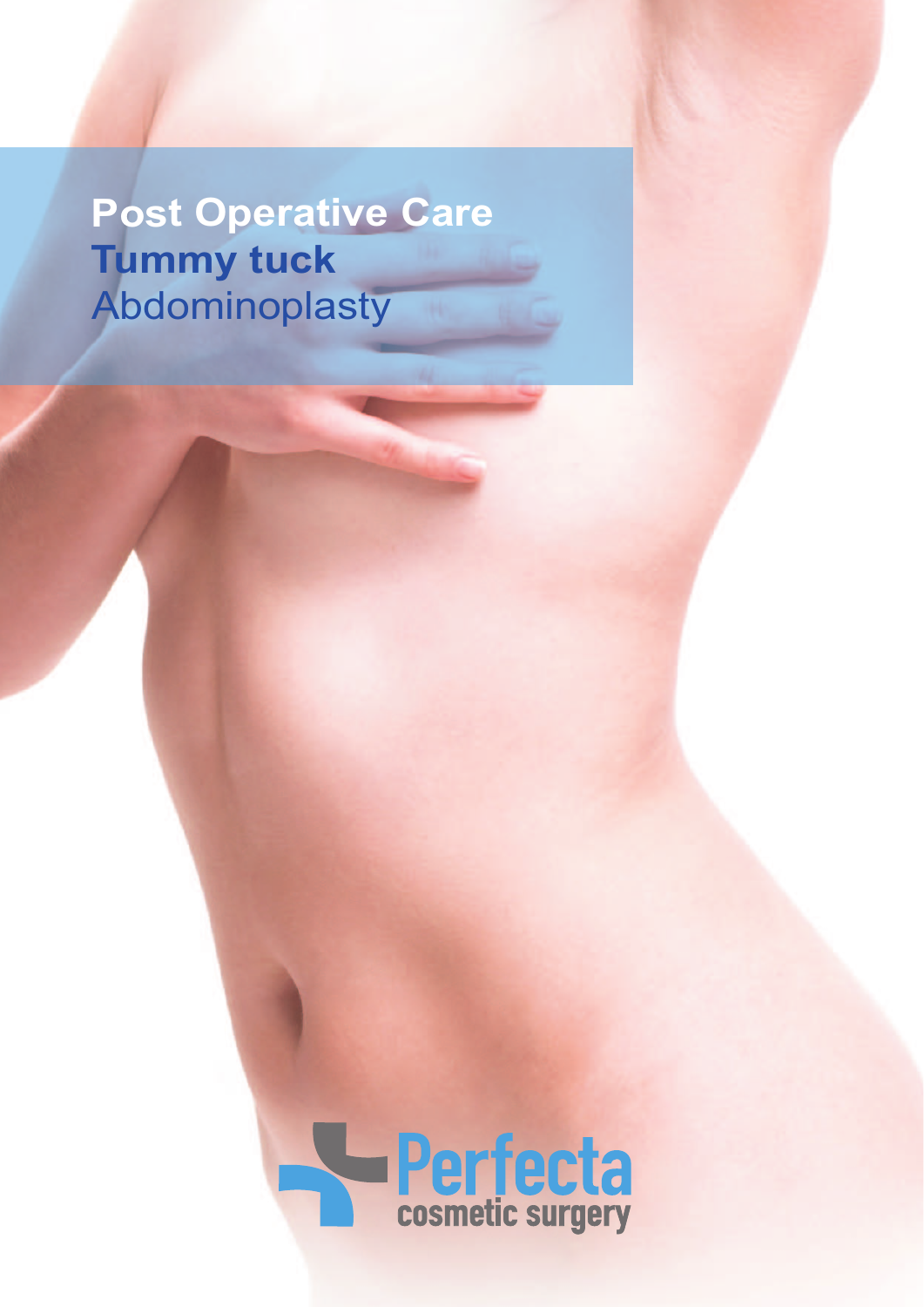# Perfecta Cosmetic Surgery

# The North's premier plastic surgery clinic

# Tummy Tuck, *(Abdominoplasty)*

### **Your package of care.**

**All of your after-care is provided as part of your package of care, so you don't have to worry about a thing. When you are ready to go home, the nurses will give you an appointment for your first check up a week later. Our nurses will arrange to see you again for as long as you need. You will see your Consultant Plastic Surgeon 3 months after surgery. If you have any problems in between appointments then don't worry, just give us a call, speak to the nurses and come back to see us.**

## **When can I go home?**

Most clients go home the same day, once you feel ready. Some choose to stay overnight and go home the next day - you choose.

#### **Dressings, tapes and massage.**

We use showerproof tape dressings after your abdominoplasty. Continue with the tape for four weeks. After four weeks remove the tape and massage the scar every day with Bio-oil, *(which you can find at Superdrug and supermarkets)*.

#### **Can I shower after my procedure?**

Yes, you can shower from day one. We encourage you to shower and wash your hair every day after surgery. The dressings we use are showerproof and are designed to get wet. After showering simply dab your dressings dry with a towel before putting your lycra top and shorts/ leggings back on.

## **What sort of garments should I wear afterwards?**

We encourage you to wear lycra-rich sportswear as much as you can for the first 3 months after abdominoplasty. Ideally two layers of lycra are best – top and shorts/leggings.

**Nuffield** 

Procedure information & post operative care - Tummy Tuck, *(Abdominoplasty).*

**BMI** Healthcare



Contact us on 0844 272 5951 www.perfectacosmeticsurgery.co.uk

**■ Ramsay** 

**CO** BAPRAS